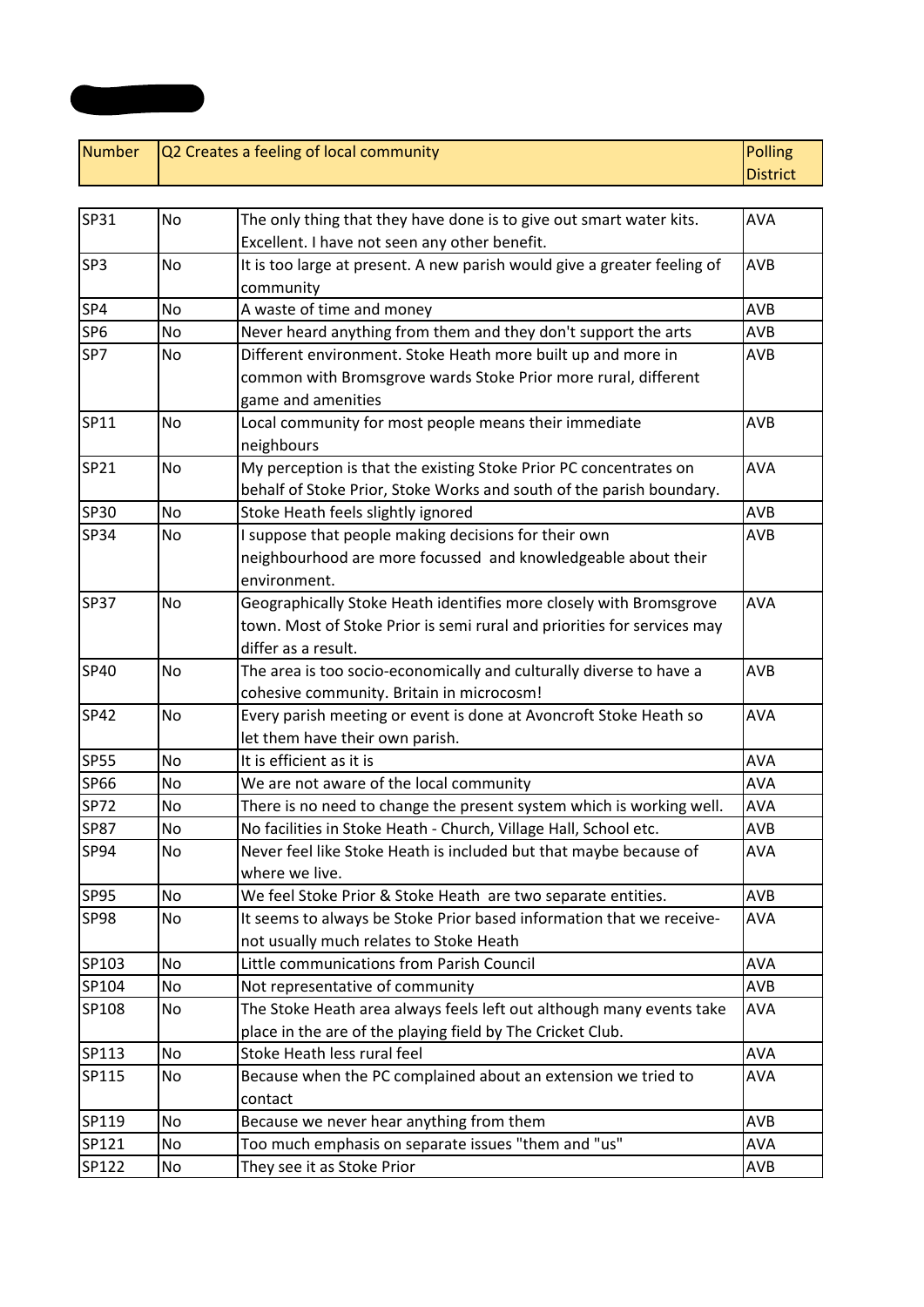| SP124           | No | I feel the needs of Stoke Heath are more part of the town rather than<br>the village. | <b>AVA</b> |
|-----------------|----|---------------------------------------------------------------------------------------|------------|
| SP132           | No | Definitely different areas. Different people different expectations                   | <b>AVA</b> |
| SP136           | No | Too spread out with pockets of housing                                                | <b>AVB</b> |
| SP141           | No | Stoke Prior needs to stay independent.                                                | <b>AVA</b> |
| SP146           | No | A lot of the newsletter content seems to relate to Stoke Prior and not                | AVB        |
|                 |    | so much Stoke Heath.                                                                  |            |
| SP148           | No | We are a housing estate rather than a village.                                        | <b>AVB</b> |
| SP153           | No | No communication except at election time.                                             | <b>AVA</b> |
| SP156           | No | To create a feeling of local community you need to get involved and be                | <b>AVA</b> |
|                 |    | active in your community. People are too busy, have other interests                   |            |
|                 |    | and family commitments and far less time for others. Our likes and                    |            |
|                 |    | dislikes have changed.                                                                |            |
| SP168           | No | The parish council do not make enough effort to inform what services                  | <b>AVB</b> |
|                 |    | they provide                                                                          |            |
| SP169           | No | I feel there is a good community spirit, happy with all events and the                | <b>AVB</b> |
|                 |    | parish has worked well for all concerned                                              |            |
| SP174           | No | I have only lived here since May and we have mostly been restricted to                | <b>AVA</b> |
|                 |    | our homes during that time, so its impossible for me to comment.                      |            |
| SH <sub>1</sub> | No | We have no idea what is going on in Stoke Heath                                       | <b>RHA</b> |
| SH <sub>2</sub> | No | Don't see the need for any parish council. Never received any                         | <b>RHA</b> |
|                 |    | communication from them.                                                              |            |
| SH <sub>3</sub> | No | No benefits from the first one & added pressure from raised                           | <b>RHA</b> |
|                 |    | C Tax would push people over the edge in unprecedented times                          |            |
| SH4             | No | All focus on Stoke Prior                                                              | <b>RHA</b> |
| SH <sub>5</sub> | No | Never hear anything from them apart from parish letter, they put Stoke RHA            |            |
|                 |    | Prior first.                                                                          |            |
| SH7             | No | Clearly if people wish to split off they don't feel included.                         | <b>RHA</b> |
| <b>SH11</b>     | No | I do not think we should not have a PC at all. We have councillors at                 | <b>RHA</b> |
| <b>SH12</b>     | No | There is it seems a feeling of difference between the Stoke Prior area                | <b>RHA</b> |
|                 |    | and the new Stoke Heath area.                                                         |            |
| <b>SH13</b>     | No | Village atmosphere in Stoke Prior and that is different to Stoke Heath                | <b>RHA</b> |
|                 |    | a newest housing development.                                                         |            |
| <b>SH20</b>     | No | Rarely hear from them                                                                 | <b>RHA</b> |
| <b>SH22</b>     | No | I prefer our local Stoke Heath parish.                                                | <b>RHA</b> |
| <b>SH25</b>     | No | The only information I recall receiving that helps create a feeling of                | <b>RHA</b> |
|                 |    | local                                                                                 |            |
|                 |    | community is the "Stoke" Publication which is good. Other than this,                  |            |
| SH26            | No | Lack of community engagement                                                          | <b>RHA</b> |
| <b>SH27</b>     | No | It's just another ineffective tier of Local Govt, creating unnecessary                | <b>RHA</b> |
|                 |    |                                                                                       |            |
|                 | No | extra expense                                                                         | <b>RHA</b> |
| <b>SH29</b>     |    | It creates a name that neither Stoke Prior nor Stoke Heath actually                   |            |
|                 |    | recognise or feel part of.                                                            |            |
| <b>SH30</b>     | No | Stoke Parish have kept most of the monies for services in Stoke Parish.               | <b>RHA</b> |
| <b>SH32</b>     | No | Every time the parish council magazine arrives through the door, its all              | <b>RHA</b> |
|                 |    | about Stoke Prior. You don't hear much about Stoke Heath. It's a                      |            |
|                 |    | complete                                                                              |            |
| <b>SH35</b>     | No | Because Stoke Heath and Stoke Prior are largely separate from one                     | <b>RHA</b> |
| <b>SH38</b>     | No | Waste of money                                                                        | RHA        |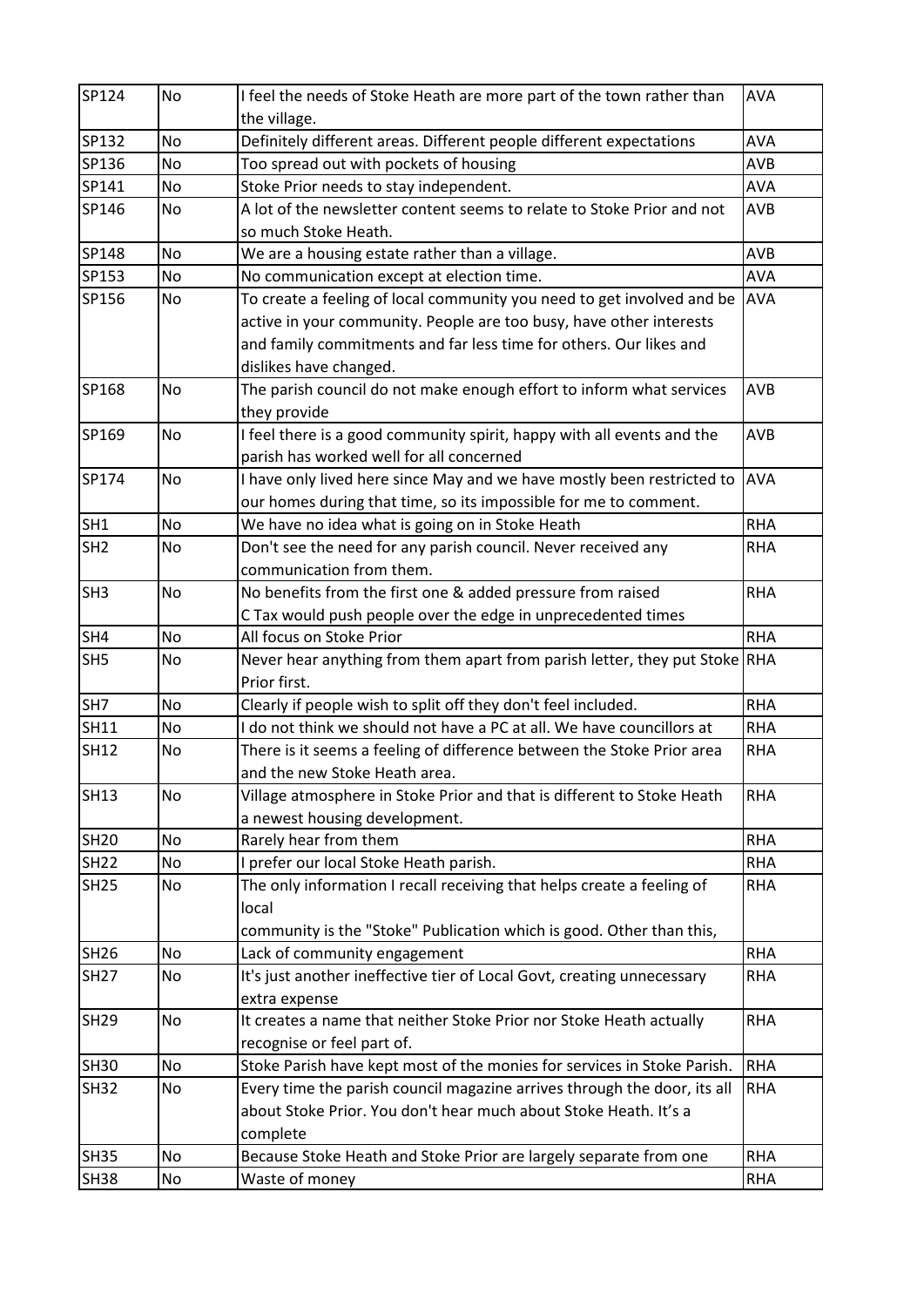| <b>SH42</b>    | No        | All we hear is about Stoke Prior, we here in Stoke Heath get nothing.       | <b>RHA</b> |
|----------------|-----------|-----------------------------------------------------------------------------|------------|
|                |           | Stoke Heath needs to be heard.                                              |            |
| <b>SH44</b>    | No        | What has happened to the parish news? Why the 8/4 split                     | <b>RHA</b> |
| <b>SH47</b>    | No        | Stoke Heath has a substantial amount of residents and appears to be         | <b>RHA</b> |
|                |           | left out compared to the rest of the parish.                                |            |
| <b>SH48</b>    | <b>No</b> | Seems to work as it is.                                                     | <b>RHA</b> |
| <b>SH50</b>    | No        | This is a diverse area and has greater synergy with Bromsgrove than the RHA |            |
|                |           | more rural areas of Stoke Prior. We see no benefit of being part            |            |
|                |           | of the parish other than a flower pot                                       |            |
| <b>SH51</b>    | No        | The community has grown so much we need extra councillors                   | <b>RHA</b> |
| SH61           | No        | The current ward is too big.                                                | <b>RHA</b> |
| <b>SH62</b>    | No        | Hard to quantify but I have always felt that many issues highlighted in     | <b>RHA</b> |
|                |           | Stoke Parish news etc. generally does not relate to Stoke Heath             |            |
| <b>SH65</b>    | No        | Why should we be part of Stoke Parish when we live on Stoke Heath           | <b>RHA</b> |
|                |           | and our Ctax goes towards a place that has no connection to Stoke           |            |
| <b>SH69</b>    | No        | Where I live I am closer to Charford and their amenities and make use       | <b>RHA</b> |
|                |           | of those.                                                                   |            |
| <b>SH70</b>    | <b>No</b> | As a resident of Stoke Heath Estate I feel a part of urban Bromsgrove       | <b>RHA</b> |
|                |           | town rather than connected to villages such as Stoke Prior and              |            |
|                |           | surrounding                                                                 |            |
| <b>SH71</b>    | No        | I think Stoke Heath isn't big enough to need to be on it's own. We are      | <b>RHA</b> |
|                |           | ok to be kept as part of Stoke Prior and keep a balance                     |            |
| <b>SH72</b>    | <b>No</b> | Two communities are different                                               | <b>RHA</b> |
| <b>SH75</b>    | No        | We would be better as a separate Parish                                     | <b>RHA</b> |
| <b>SH77</b>    | No        | I have no communication from anywhere or anyone. I do not know              | <b>RHA</b> |
|                |           | what is going on.                                                           |            |
| <b>SH78</b>    | <b>No</b> | Little local engagement                                                     | <b>RHA</b> |
| <b>SH79</b>    | No        | Too biased towards other areas within the parish                            | <b>RHA</b> |
| <b>SH84</b>    | No        | The demographics of Stoke Heath are so very different we don't feel a       | <b>RHA</b> |
|                |           | sense of community in Stoke Heath. It's been hard enough to get             |            |
|                |           | anyone interested in supporting a neighbourhood watch group.                |            |
| <b>SH85</b>    | <b>No</b> | The bias seems to be towards Stoke Prior                                    | <b>RHA</b> |
| <b>SH87</b>    | No        | It's too remote but in terms of the basic local jobs, dog bins grass        | <b>RHA</b> |
|                |           | cutting, planting boxes it seems to work ok.                                |            |
|                |           |                                                                             |            |
| <b>SH88</b>    | No        | There are few opportunities to be involved. More information could be       | <b>RHA</b> |
|                |           | made available mailer, e-letter, mailer                                     |            |
| <b>SH89</b>    | No        | The current parish does seem to focus on the areas of Stoke Heath.          | <b>RHA</b> |
|                |           | There does seem to be a bias toward Stoke Prior.                            |            |
| W <sub>2</sub> | <b>No</b> | Work of the parish council not visible in stoke prior. No consultation      | <b>RHA</b> |
|                |           | with parishioners - e.g. vast sums spent on smart water without             |            |
|                |           | consultation. Ideas of parishioners not listened to - e.g. ideas to deter   |            |
|                |           | dog fouling. Considering it is a small community, I would say that          |            |
|                |           | community spirit is quite lacking and what there is nothing to do with      |            |
| W13            | No        | I don't think a fair consideration is given to this area of Bromsgrove      | <b>RHA</b> |
| W SH4          | No        | I think Bromsgrove as a whole creates a feeling of community - this         | <b>RHA</b> |
|                |           | depends on the people we come into contact on a regular basis.              |            |
| W SH5          | No        | There is resentment among Stoke Heath residents that an unfair              | <b>RHA</b> |
|                |           | proportion of the budget is spent in other areas of the parish. Stoke       |            |
|                |           | Parish is mainly rural but Stoke Heath is urban and has fewer needs,        |            |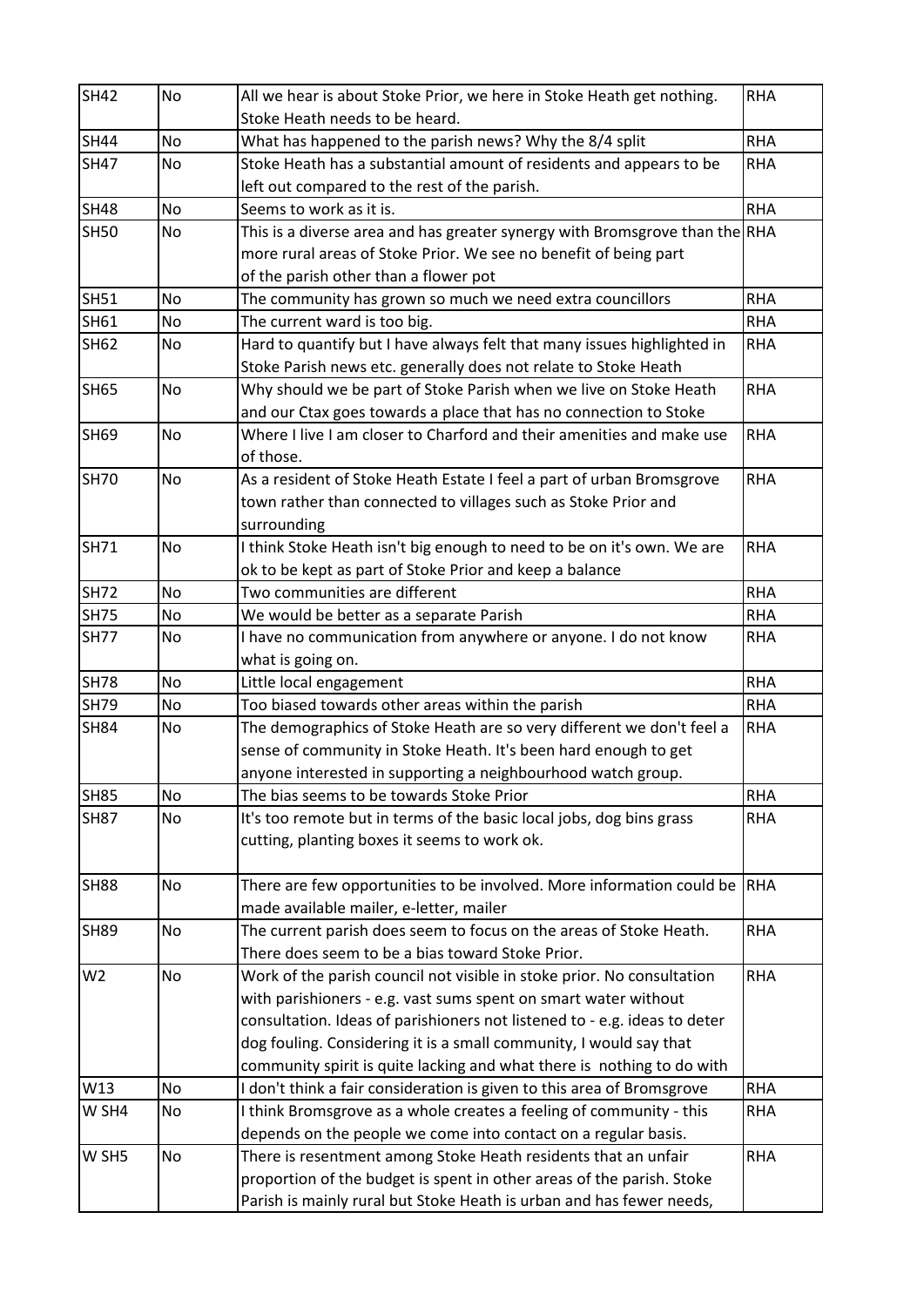| W SH6              | No        | Stoke Parish is too large and fairly remote from the Stoke Heath area.        | <b>RHA</b> |
|--------------------|-----------|-------------------------------------------------------------------------------|------------|
| W SH8              | No        | There doesn't appear to be much of a community spirit in Stoke or             | <b>RHA</b> |
|                    |           | Bromsgrove from what I can see.                                               |            |
| W SH9              | No        | No information sent regarding expenditure of the precept and where it         | <b>RHA</b> |
|                    |           | is spent, no general local Stoke prior/Stoke Heath information provided       |            |
| <b>W SH10</b>      | No        | They have virtually never been in contact I think they are just a waste       | <b>RHA</b> |
|                    |           | of Money. It would be better spend on the Bromsgrove face book                |            |
|                    |           | community group who honestly do a much better job.                            |            |
| <b>W SH11</b>      | <b>No</b> | Stoke Heath areas AVB and RHA together are a (mainly owner-                   | <b>RHA</b> |
|                    |           | occupied) housing estate, geographically separate from the rest of            |            |
|                    |           | Stoke Parish. The rest of Stoke Parish consists of a village and satellite    |            |
|                    |           | hamlets. Residents in areas AVB and RHA have some social contact with         |            |
|                    |           | each other in the natural course of events and use the recreation             |            |
|                    |           | grounds and Avoncroft Arts Centre located at the northern end of              |            |
|                    |           | Stoke Parish but this socialising does not extend to the larger but less      |            |
| <b>W SH12</b>      | No        | Majority of Parish Councillors are from Stoke Prior and at times must         | <b>RHA</b> |
|                    |           | put their Parish interests first.                                             |            |
| <b>W SH13</b>      | No        | Unfortunately my experience of PCs is that they are generally pretty          | <b>RHA</b> |
|                    |           | passive and unable to galvanise much community interest. Not so much          |            |
|                    |           | a criticism of the PCs but the residents.                                     |            |
| <b>W SH14</b>      | No        | Not seen any activities organised by the Stoke Parish council that are of RHA |            |
|                    |           | benefit to Stoke Heath residents                                              |            |
| <b>W SH15</b>      | No        | Not made aware of any community events or information that is going           | <b>RHA</b> |
|                    |           | on in the parish                                                              |            |
| <b>W SH18</b>      | <b>No</b> | I don't feel part of a community within the current ward - I have no ties     | RHA        |
|                    |           | to local schools etc and Stoke Heath is just the part of Bromsgrove           |            |
| <b>W SH19</b>      | No        | I never hear of anything to do with Stoke parish council                      | <b>RHA</b> |
| <b>W SH21</b>      | No        | it may be that their communication is poor but all the correspondence         | <b>RHA</b> |
|                    |           | we get is manly about the rural part of the parish.                           |            |
| <b>W SH22</b>      | No        | I don't see any evidence of the Parish Council in Stoke heath, any            | <b>RHA</b> |
|                    |           | activities always seem to be in stoke prior                                   |            |
| <b>W SH23</b>      | <b>No</b> | The newsletter is the only form of communication used with electors.          | <b>RHA</b> |
|                    |           | There is no encouragement for electors to attend meetings of the              |            |
|                    |           | Parish Council or to submit items for consideration at the meetings.          |            |
|                    |           | Minutes of meetings are not circulated or means of access to them well        |            |
| W SH <sub>24</sub> | No        | I really think because the size of Stoke Heath, should have its own           | <b>RHA</b> |
|                    |           | personality.                                                                  |            |
| <b>W SH25</b>      | <b>No</b> | We have very little interaction with the Parish except via the                | <b>RHA</b> |
|                    |           | Newsletter. I was unable to vote for the Councillors as there was no          |            |
|                    |           | information available about them. How can I vote when I do not know           |            |
|                    |           | what /who I am voting for?                                                    |            |
| <b>W SH26</b>      | No        | The focus always seems to be Stoke Prior                                      | <b>RHA</b> |
| <b>W SH28</b>      | No        | It seems that the parish is spread out and has different needs.               | <b>RHA</b> |
| <b>W SH32</b>      | No        | In Stoke parish the 2 communities separate                                    | <b>RHA</b> |